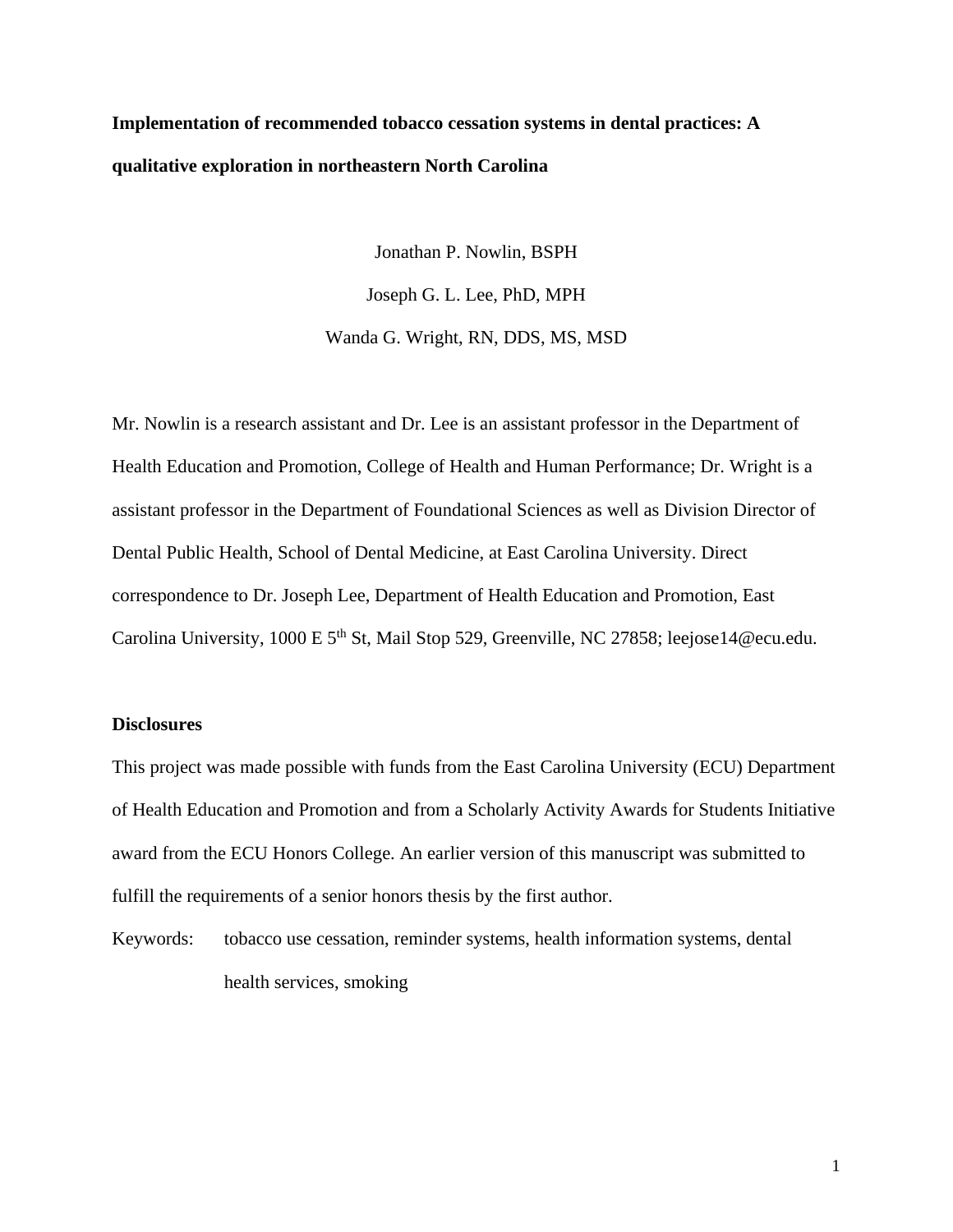## **Implementation of recommended tobacco cessation systems in dental practices: A qualitative exploration in northeastern North Carolina**

#### **ABSTRACT**

**Purpose/Objectives:** Dentists have an important role in tobacco cessation, and tobacco use often results in poor oral health outcomes. Every year, cigarettes and other tobacco products cause nearly one of every five deaths in the United States. Many smokers report not being advised to quit by their healthcare providers. The aim of this study was to determine the extent general dentists in northeastern North Carolina implement the U.S. Public Health Service Clinical Practice Guideline (CPG) Treating Tobacco Use and Dependence in their practice; the presence of smoke- or tobacco-free policies at dental offices; and, barriers to assessing, advising, and assisting clients in quitting tobacco.

**Methods:** General dentists located in the 252 telephone area code, which covers northeastern NC, were identified for a qualitative study. Participating dentists (n=11) underwent a 15-minute semi-structured interview by phone in January-March 2017. Interviews were thematically coded for adherence to the CPG.

**Results:** We identified 12 themes in the data. Full implementation of the CPG was limited, although asking, advising, and assessing about tobacco use was consistently present in dental practices. Other recommendations, particularly the designation of a staff member as coordinator were not implemented.

**Conclusion(s):** We found meaningful levels of adherence to the evidence-based tobacco cessation systems guideline in a region with persistent health challenges. Our results suggest room for improvement in the training of dental professionals, the curricula of dental schools, and continuing education.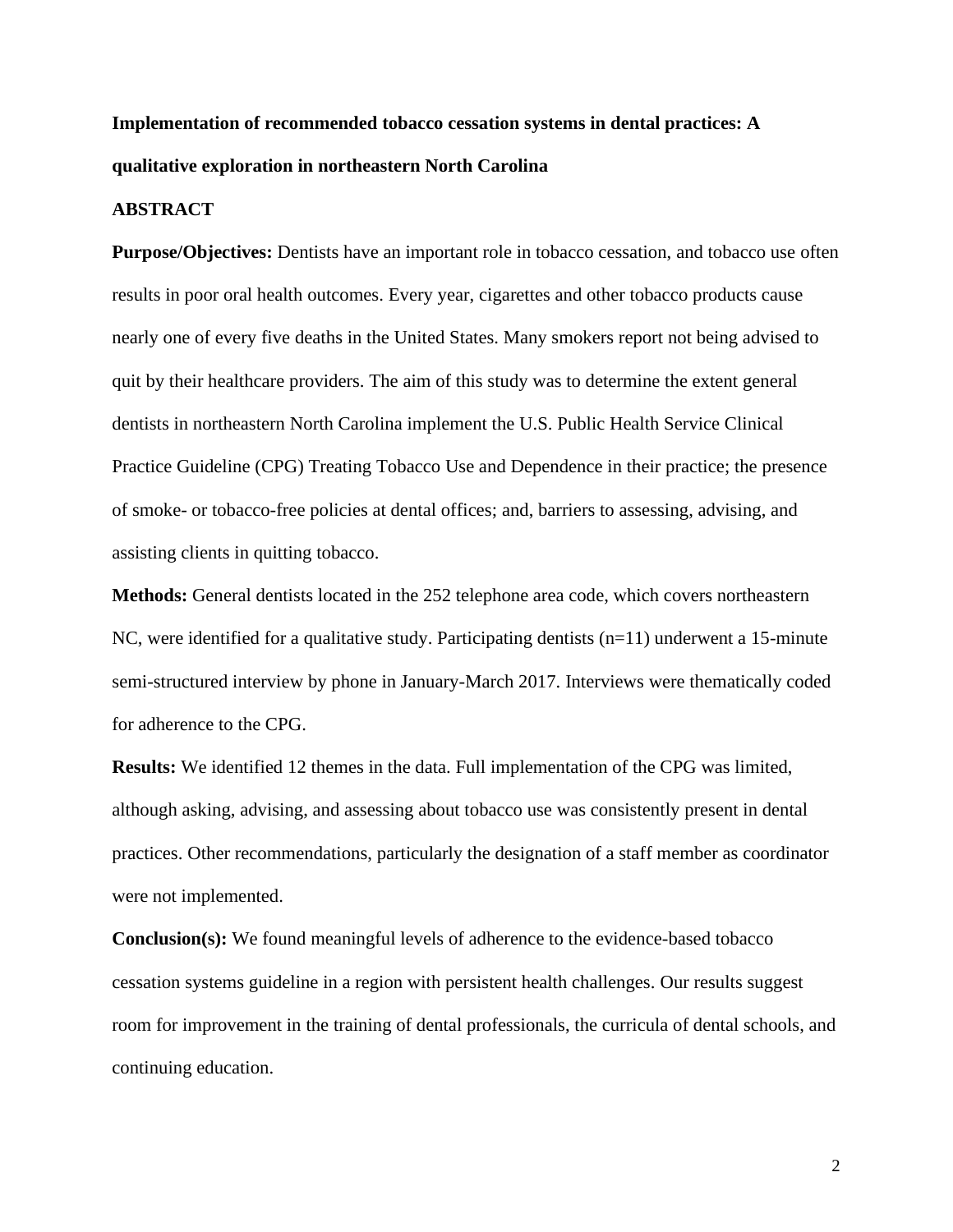#### **INTRODUCTION**

Smoking cigarettes can harm nearly every organ in the body and can lead to numerous health problems, including oral cancers and periodontal disease.<sup>1</sup> Smokeless-tobacco products also have a clear link to oral diseases and cancers. 1 In the US, each year over 480,000 people die prematurely from smoking.<sup>2</sup> In 2015, the proportion of adults in the US who smoke was 15.1%,<sup>3</sup> and 19.0% of NC adults were current cigarette smokers. <sup>4</sup> A slightly higher smoking prevalence of  $21.4\%$ <sup>5</sup> was reported in eastern NC, where rates of morbidity and mortality are consistently higher than in other parts of the state.<sup>6</sup> These rates in NC remain above the state's 2020 goal of 13.0%. <sup>7</sup> Northeastern NC consists of some of the most economically depressed areas in the state.<sup>8</sup> Thus, there is a compelling need to ensure evidence-based interventions are being implemented, to identify barriers, and to use that information to improve interventions. 6

Dentists and dental hygienists are in a unique position to help tobacco users quit.<sup>9</sup> Healthy People 2020 aims for higher rates of tobacco screenings and tobacco cessation counseling in dental care settings. <sup>10</sup> According to the U.S. Public Health Service (PHS) Clinical Practice Guideline (CPG) *Treating Tobacco Use and Dependence: 2008 Update*, there are straightforward systems-level policies and practices that should be implemented in clinical settings, including dental offices.<sup>11</sup> The CPG recommends (1) implementation of a tobacco user identification system in every clinic to document every tobacco user and assess tobacco use as a vital sign; (2) ensuring that the available resources, education, and feedback on performance are available and utilized by all members of the clinical team; and, (3) designating a clinic staff member to be the tobacco coordinator for the practice.<sup>11</sup> Implementation of these systems-level practices helps increase use of the 5 A's (ask, advise, assess, assist, and arrange) and thus is an evidence-based way to promote tobacco use cessation.<sup>11</sup> These systems-level interventions have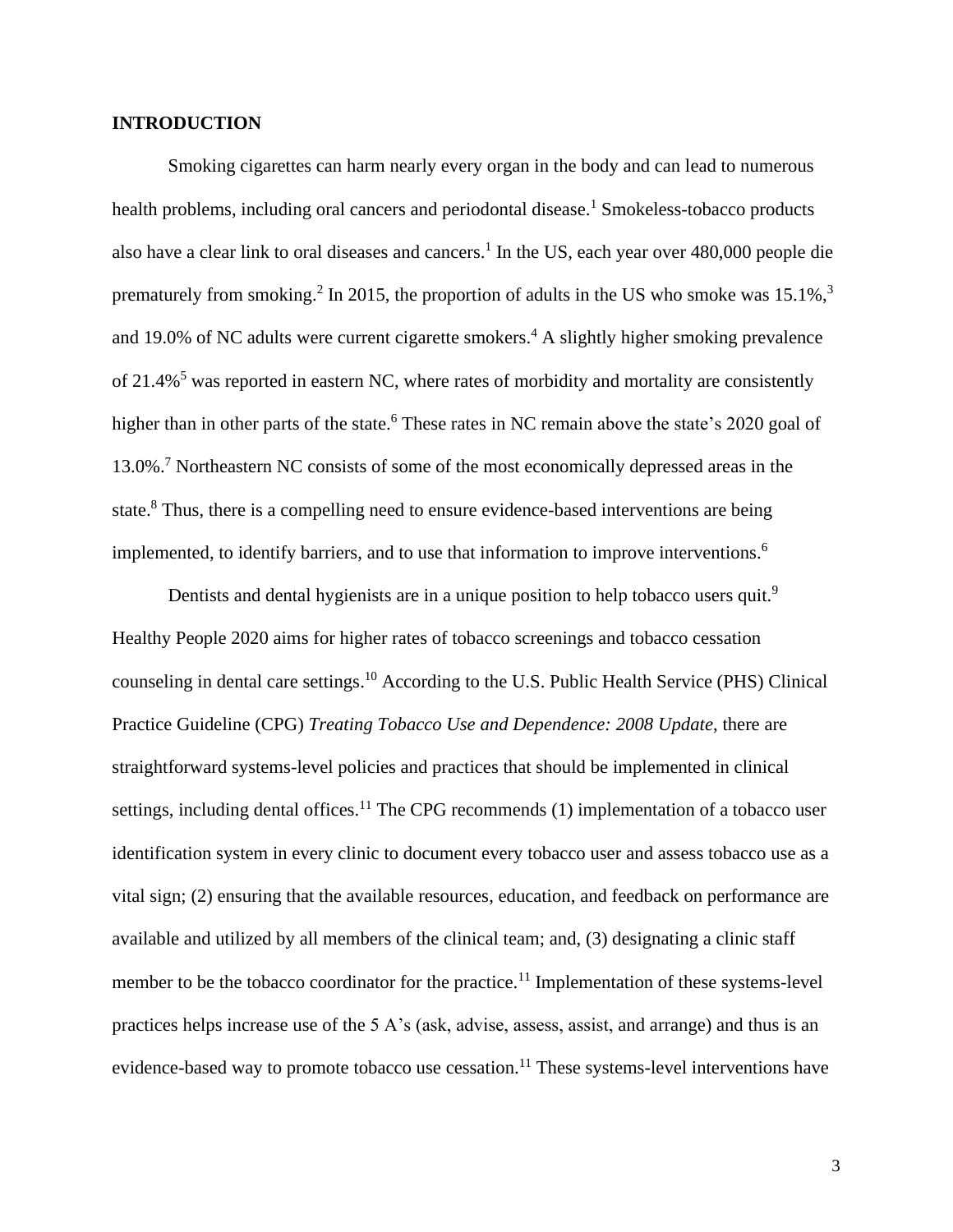existed as evidence-based best practice for the past seventeen years.<sup>11-13</sup> Yet, 42% of smokers in NC report that no healthcare provider has advised them to quit smoking in the past year,<sup>4</sup> similar to national levels.<sup>14</sup> This is despite the fact that over two-thirds of adult smokers wish to quit<sup>14</sup> and that regret ever starting to smoke is a nearly universal experience among smokers.<sup>15</sup> Older studies have found limited implementation of the CPG recommendations by dentists in other regions of the country.<sup>16,17</sup>

The American Dental Association (ADA) also urges dentists to be engaged in tobacco cessation.<sup>18</sup> Past reviews show that addressing tobacco use can be successfully implemented in dental practices.<sup>19</sup> Efforts to assess implementation of the CPG and barriers to their implementation in dental settings are warranted. The goal of this study was to assess the extent dental practices in Northeastern NC implement the recommended CPG, to understand policies about smoking in dental practice settings, and to identify barriers to implementation of recommended systems.

#### **MATERIALS AND METHODS**

The East Carolina University and Medical Center Institutional Review Board approved this study (#16-001694). We conducted a qualitative, interview-based study. This decision was based on previously reported experience collecting similar data in college health centers where interviews provided a clearer picture of practices than surveys of providers. <sup>20</sup> Unlike surveys in which one can check a box to report implementation, we were able to ask for detailed descriptions of how tobacco use was addressed and were able to interpret these for their implementation.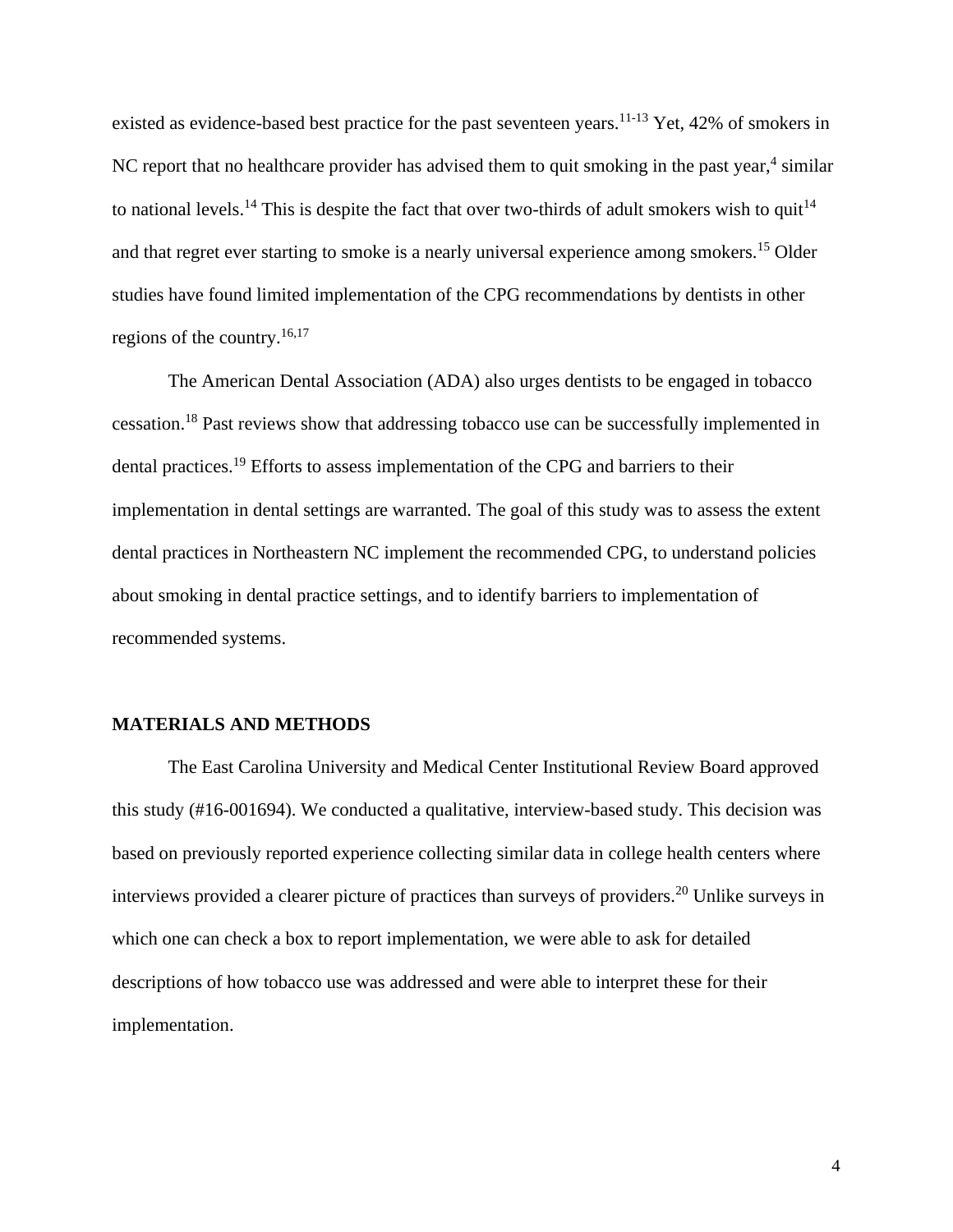All participating dentists in this study were licensed, practicing general dentists working in the 252 area code (which covers northeastern NC). The sampling frame was created using the ADA's website to help find general dentists located in the 252 area code. This method resulted in only general dentists who were members of the ADA being contacted to participate in the study. General dentists were purposely selected for geographic, gender, race, and practice size diversity from the sampling frame. A letter with study and contact information was sent to the dental practice of each of the dentists by U.S. mail, asking if they would be interested in participating in the study. If there was no response from the dentist within a week, we called their dental practice to inquire directly if they were interested in participating. After no response to three follow-up calls and an email, the dentist was classified as "no response." The study consisted of interviews with 11 of the 75 dentists we contacted in the 252 area code. No incentives were provided. Interviews were conducted until no new, unique answers were being given.

We developed a semi-structured interview guide (Supplemental File 1) to provide open ended ways of describing each component of the CPG in a discussion format. Thus, each question was mapped to a CPG component or sub-part of a guideline. The interview guide was pilot tested with two Certified Tobacco Treatment Specialists and reviewed for content by an academic public health dentist.

Participating dentists (n=11) underwent semi-structured interviews by phone in January-March 2017. After gaining consent, the interviews were recorded and professionally transcribed with a smooth verbatim transcription protocol. All interviews were conducted by the principal investigator (JPN).

#### **Analysis**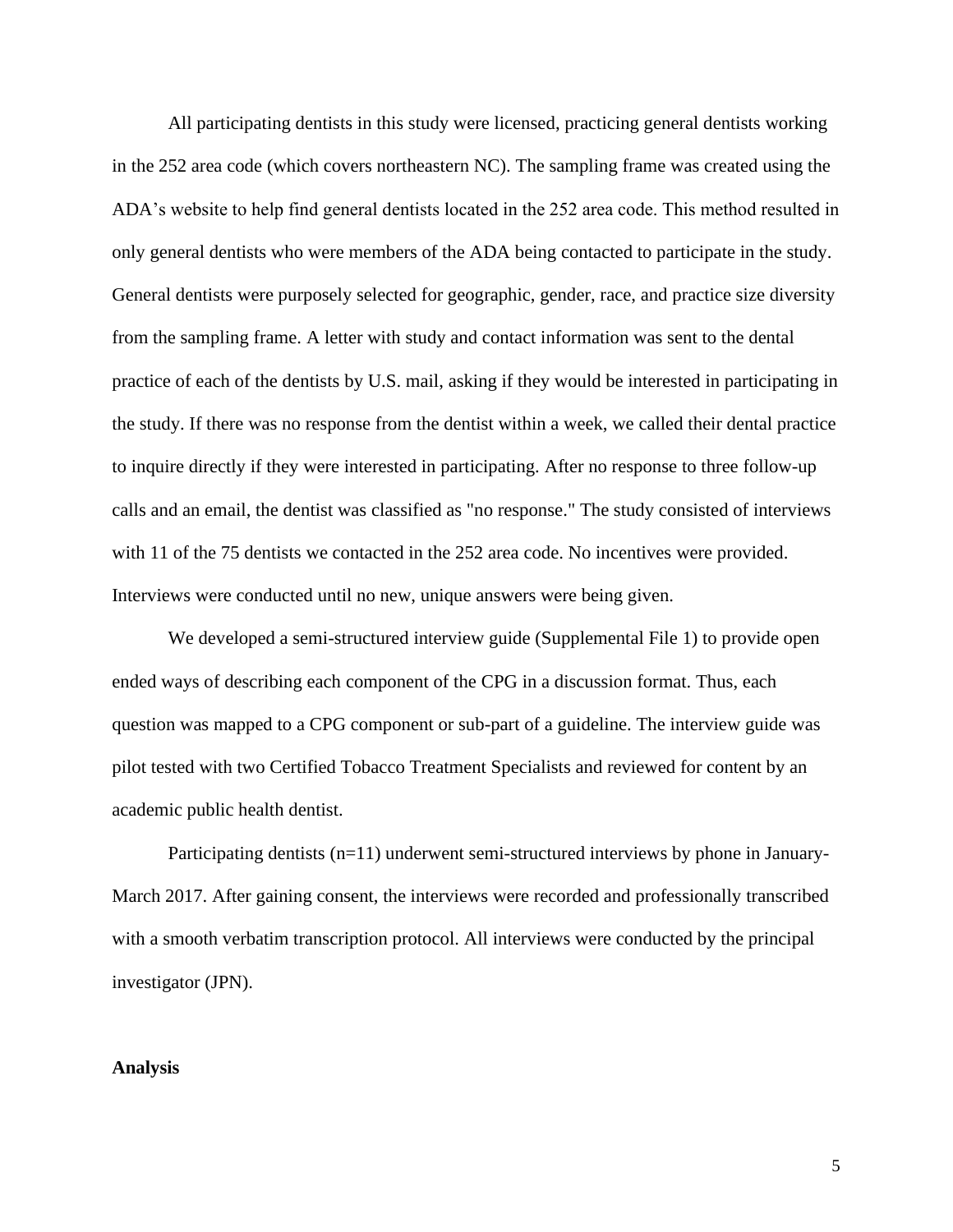The qualitative data gathered from the study was thematically coded<sup>21</sup> for adherence to the CPG, 5 A's, and barriers to implementation. First, we created deductive codes to capture each component or sub-part of guideline, policies, 5 A's, and barriers. The principal investigator then coded all transcripts using these codes. Following this, the investigator used an iterative process of thematic coding; in this coding new inductive codes were developed, defined in the codebook, and applied based on common themes across the interviews. One author (JGLL) reviewed, discussed, and came to a consensus with the principal investigator on the coding. We thus did not calculate inter-coder reliability. Coding was conducted in NVivo version 11. Quotes were chosen for their representativeness of the theme.

#### **RESULTS**

Of the seventy-five dentists contacted, five of the dentists could not be reached. This was due to either the dentists no longer working at the dental offices contacted or the number used to call them did not work. Sixteen of the dentists contacted declined to be interviewed and fortythree other dentists did not respond to the contact. Of the eleven participating dentists, seven were male and four were female. The participating dentists practiced in six counties throughout the 252 area code. We present twelve emergent themes in the Table and describe each in further detail below by guideline, policy, and 5 A's.

#### **Clinical Practice Guideline 1**

To ensure the tobacco-use status of every patient is discussed and documented, an officewide tobacco user identification system is recommended.<sup>11</sup> The system should include tobacco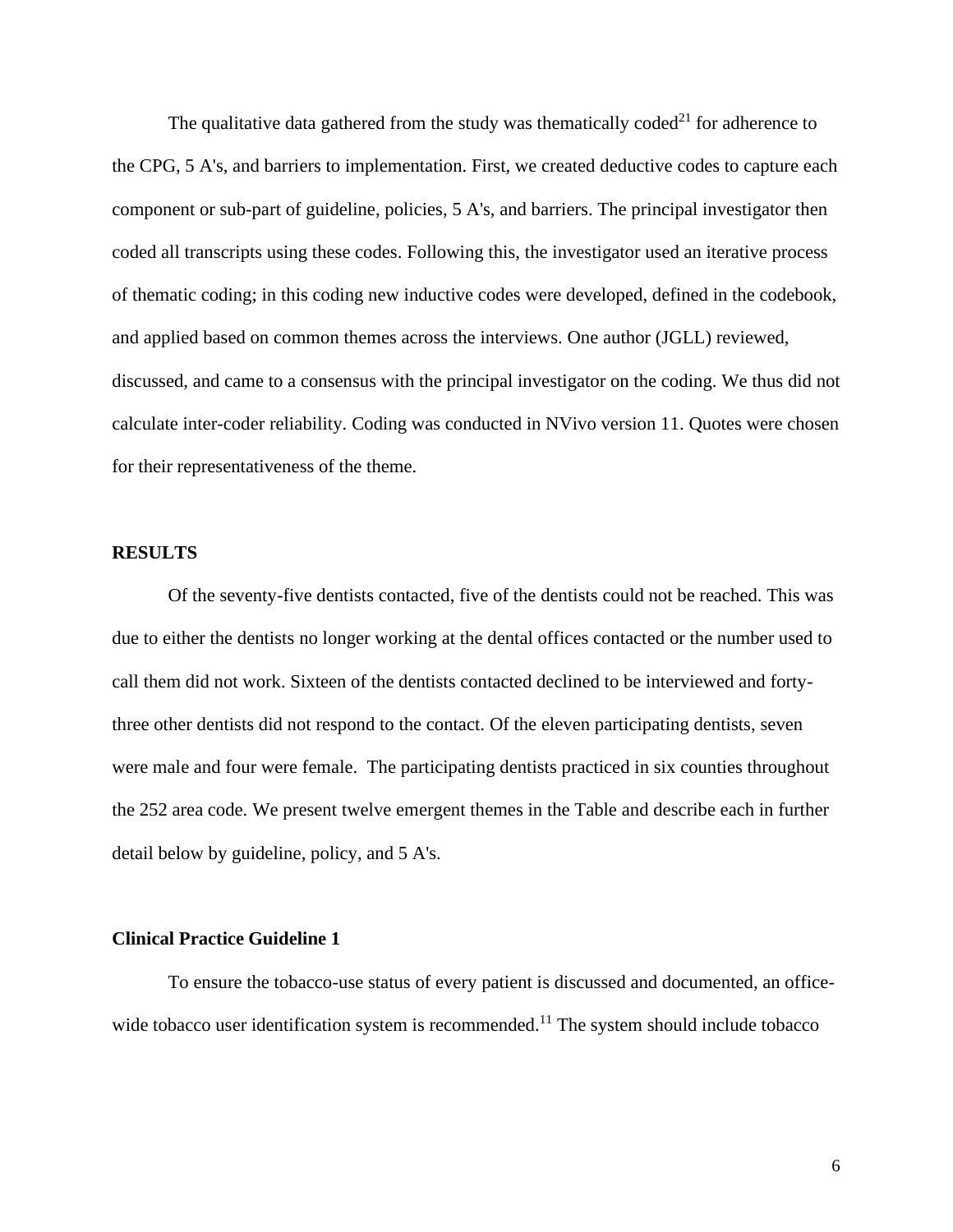use as a vital sign<sup>22</sup> and inquire about the patient's tobacco use status every visit. We identified four themes relevant to Guideline 1.

#### Theme 1: Dental practices have systems to identify tobacco users

Tobacco use is recommended to be used as a vital sign.<sup>11</sup> A clear theme that emerged was that participants and their staff do consistently ask their patients about their tobacco use at every recare appointment, but do not typically implement it as a vital sign. Health history questionnaires were consistently used to identify tobacco users. The questionnaire typically includes questions concerning tobacco use, frequency, and type of tobacco used.

*"I mean, we do ask it, but I don't record it as a vital sign, no."* (Interview 1)

#### Theme 2: Inconsistent smoke-free workforce

The CPG encourages healthcare professionals to be non-smoking role models for their patients.<sup>11</sup> In our analysis of discussions of staff modeling tobacco-free lives, one theme emerged from the study: There is not a consistently smoke-free workforce across the practices.

*"I have one staff member, one of my dental assistants, who smokes. And she knows, and we've had discussions, and all that, and she quit for a while. She's just at this point in her life where she doesn't want to quit."* (Interview 9)

#### Theme 3: Considering electronic nicotine delivery systems (ENDS) products

The third theme was that the dentists were consistently interested in the inclusion of ENDS products in their tobacco use identification systems. However, assessment of ENDS was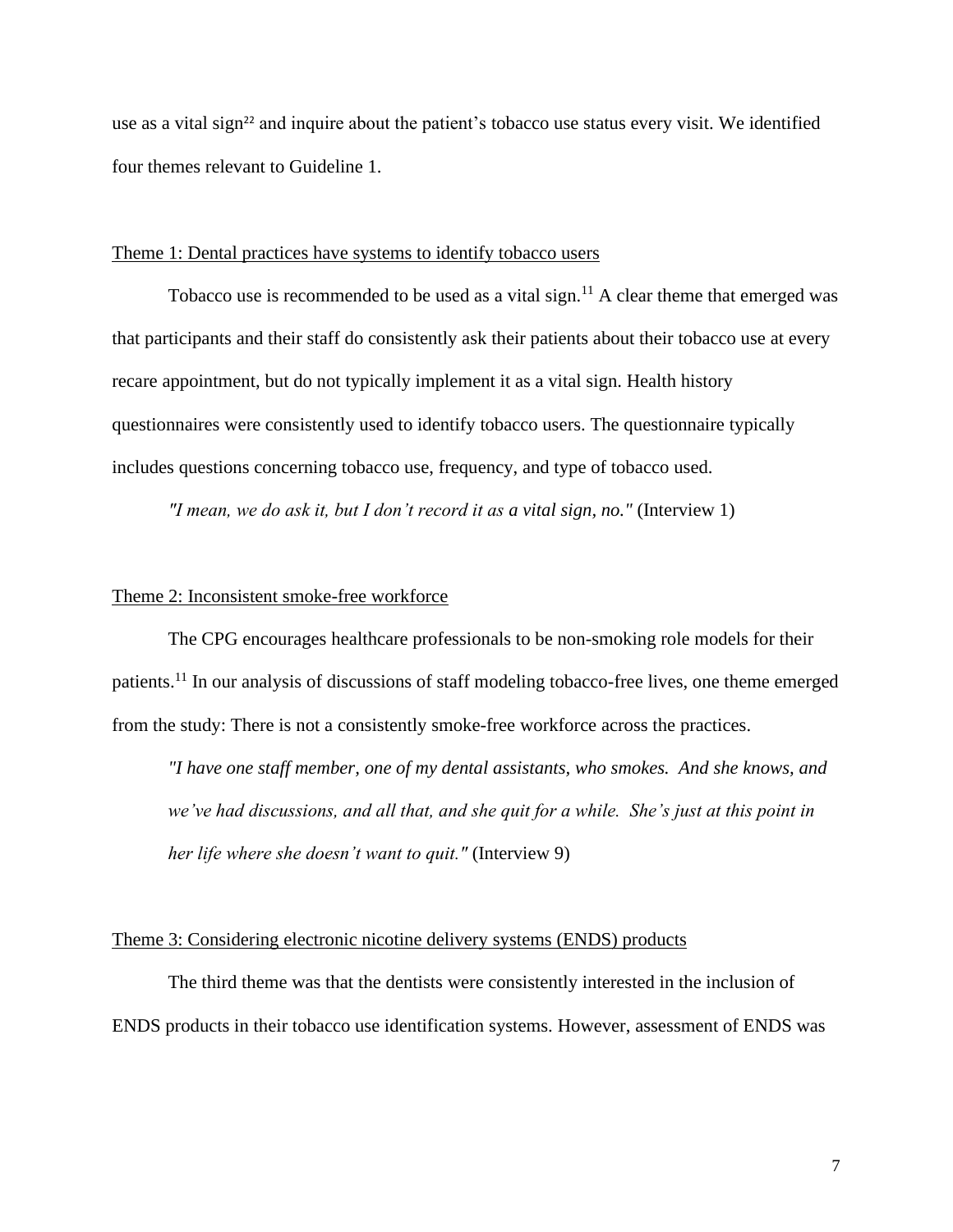not consistently reported. Dentists already implementing questions regarding ENDS products in their tobacco use identification systems sometimes did so as an aside to their standard questions.

*"You know what? There's…we really don't ask about the electronic cigarettes on our health history just because that's, for years we've asked specifically about smokeless tobacco and do you smoke cigarettes, cigars, pipes, anything such as that, but orally we are asking about the e-cigarettes."* (Interview 4)

#### **Clinical Practice Guideline 2**

In order to promote tobacco dependence treatment, it is essential that clinic staff have adequate training and resources as well as receive feedback on tobacco dependence.<sup>11</sup> Dental offices should provide resources for their staff and patients to help treat tobacco dependence (e.g., Quitline fax referral forms for staff, self-help pamphlets for patients).

#### Theme 4: Lack of tobacco cessation training opportunities for staff

A clear theme that emerged from the interviews was that there is a lack of tobacco cessation training opportunities for staff. Tobacco cessation training was not consistently offered by the dentists for their staff (or taken by the dentist him/herself). The hygienists do undergo courses related to oral pathology caused by tobacco for CE credits, but nothing was reported for tobacco cessation. Additionally, no dentist reported tobacco cessation training procedures in place for newly hired staff at any of the dental practices. The dentists would either have a conversation with the new staff member about the importance of tobacco dependence treatment, or not address it at all.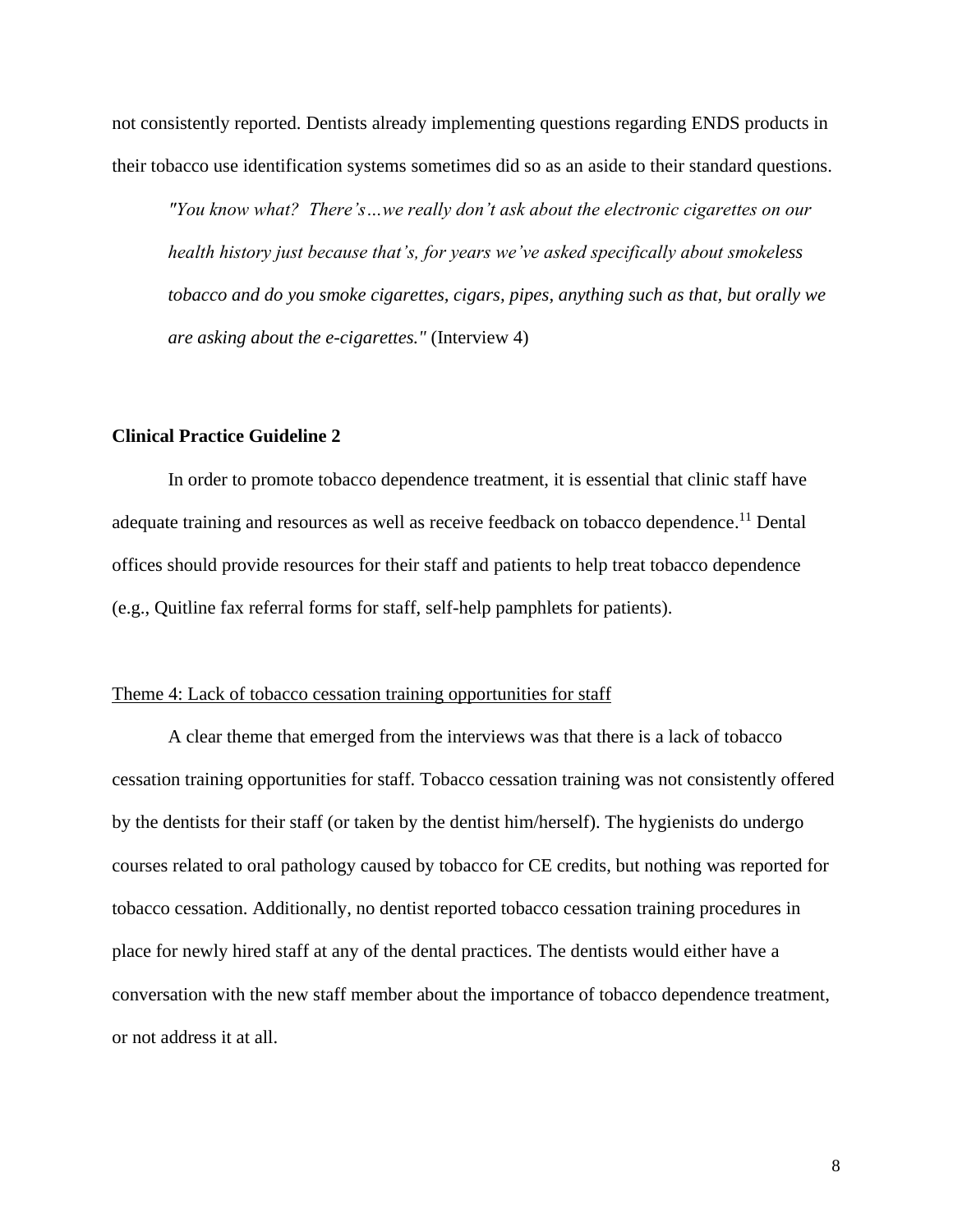*"Specifically with cessation, I cannot say that we've had any continuing education related to cessation. Pathology, we have had at least three or four courses on oral pathology, and that's the whole team, the whole clinical team. But as far as cessation, no."* (Interview 4)

#### Theme 5: Consistent presence of self-help materials

The presence of pamphlets, brochures, and other self-help materials was a clear theme that emerged from the study. The dentists provide pamphlets and brochures about tobacco cessation and treatments to their patients interested in quitting.

*"I use the ADA brochure, pamphlet on tobacco cessation. That's typically the sort of inhand take-home that are provided for patients. So it's that and just counseling with me talking about it; what are the risks that they take, systemically and orally from tobacco use."* (Interview 8)

#### Theme 6: Limited use of QuitlineNC

The limited use of the QuitlineNC was a theme that emerged from the interviews. QuitlineNC referrals were present, but were not consistent across practices. The fax-to-Quitline referral service was not used by any of the participating dentists; one reported:

"*I didn't even know that you could do that. I thought it was strictly the patient's responsibility to call if they were interested.*" (Interview 1)

Theme 7: Smoking cessation is a primary care provider's job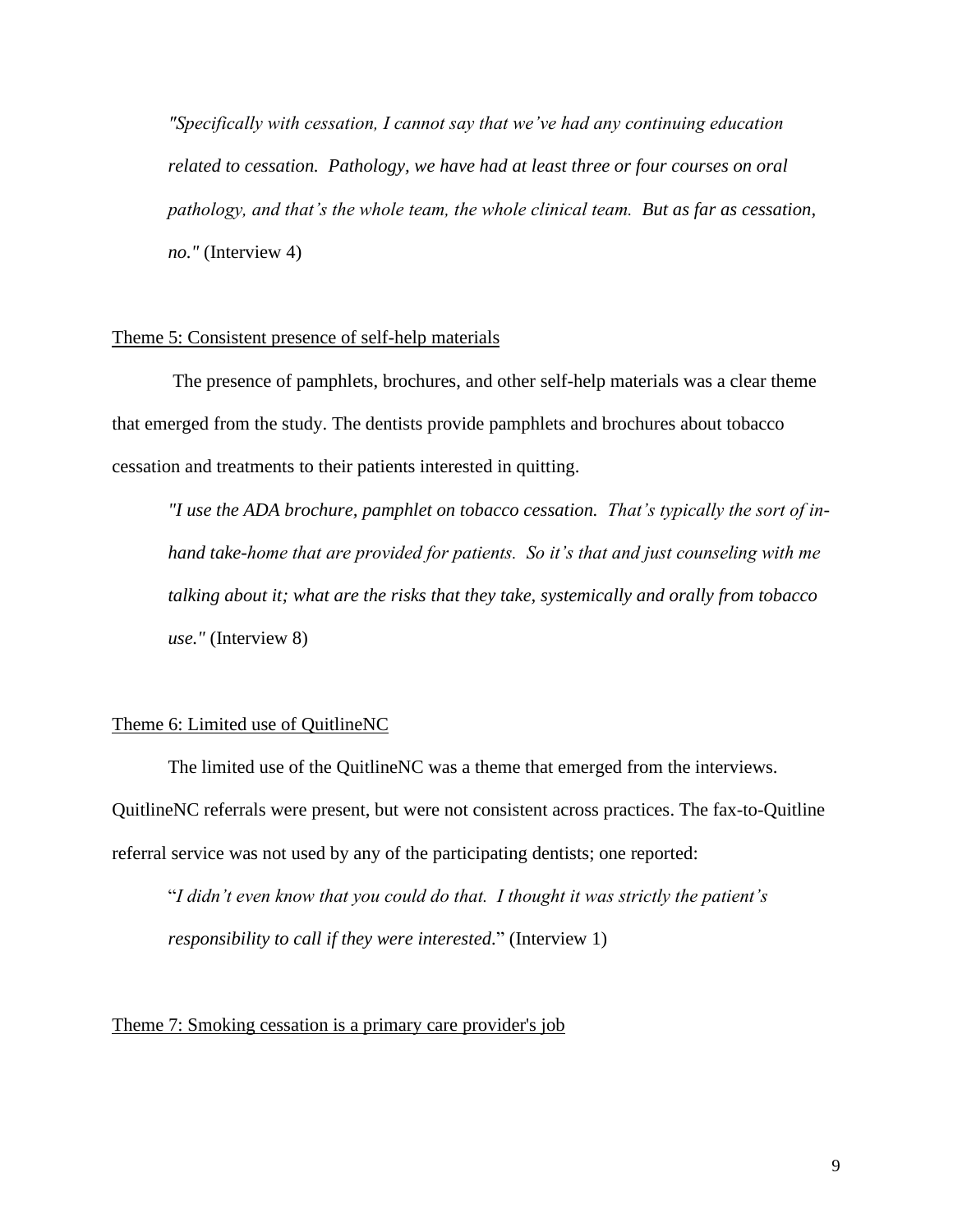A clear theme that emerged from the interviews was that dentists and their staff consistently refer patients to their primary-care provider if they are seeking assistance quitting. In our data, dentists did not feel comfortable prescribing smoking cessation medications/pharmacotherapy. The dentists consistently reported having learned about tobacco use in oral pathology classes, but received very little training in regard to tobacco cessation while in dental school. When asked if they would change the tobacco cessation training they received in dental school, the dentists consistently reported they would have liked to have received more tobacco cessation training.

*"Maybe it would be nice to know typical prescriptions and protocols for it, because that's why I refer out. It's not my, I feel, area of expertise. I can diagnose pathologies and tell you other things in regards to that, but in terms of quitting, I don't feel too comfortable."* (Interview 6)

#### **Clinical Practice Guideline 3**

Dentists should designate a staff member to be the tobacco coordinator.<sup>11</sup> The tobacco coordinator should be formally given responsibilities, e.g., to coordinate tobacco dependence treatment for patients (e.g., Quitline fax referral, follow up), ensure new staff are trained, coordinate quality improvement efforts (e.g., chart audits), and track inventory of resources.

#### Theme 8: "I guess that's me"

A theme that emerged was that the dentists described themselves as having ultimate responsibility over the tobacco dependence treatment activities for the patients. In other words, the dentists did not have a designated tobacco dependence treatment coordinator. Due to the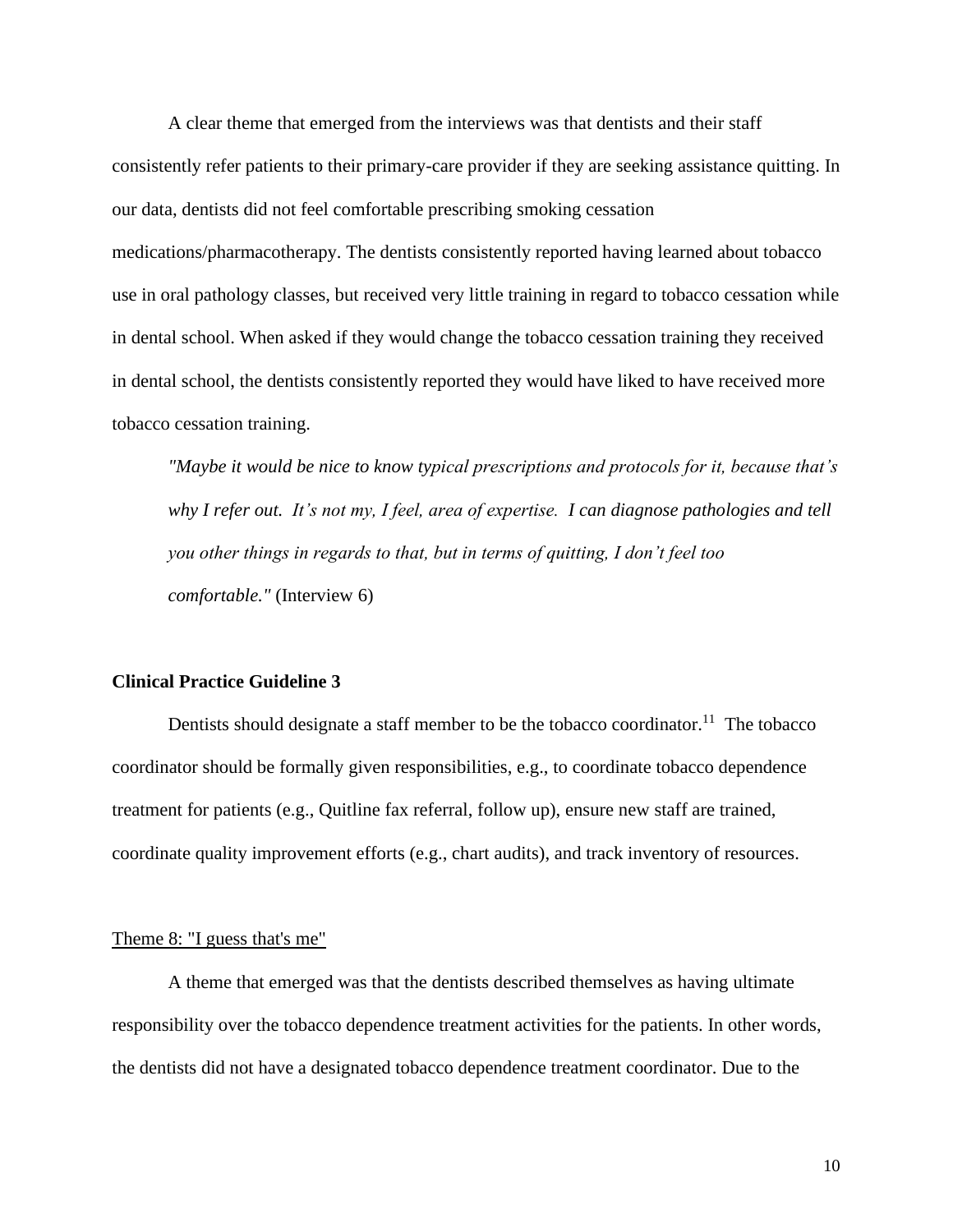consistency of dentists reporting the lack of a designated tobacco dependence treatment coordinator, it is unclear if the responsibilities of this position are carried out. Of the dentists who stated they had the ultimate responsibility of tobacco dependence treatment coordination, the responsibilities they mentioned during the interviews of this position were patient education and communicating with their staff on tobacco dependence treatments.

*"No, there currently is not [a tobacco coordinator]."* (Interview 11)

#### **Policies**

#### Theme 9: Consistently smoke-free indoors

A smoke-free policy inside of their dental office was a clear theme that emerged from the interviews. Dentists consistently reported patients and staff are not allowed to smoke cigarettes inside of the office.

A subtheme did emerge from the study when the participants were asked if the policy addresses ENDS. The subtheme was that their policies do not specifically address ENDS, but the dentists consistently still do not permit ENDS inside of the office.

*"There is no smoking in my office. I will say that."* (Interview 1)

#### Theme 10: Inconsistent smoke-free grounds

There was inconsistency in how the dental practices regulated smoking on the grounds outside of the practices. The participants either reported the grounds outside of their practices was smoke-free, or that patients and staff were allowed to smoke outside.

*"Well, our patients smoke outside. I've actually had patients get up out of the dental chair to go outside to smoke. So we don't have a smoke-free grounds. No one is allowed to smoke inside though for sure."* (Interview 3)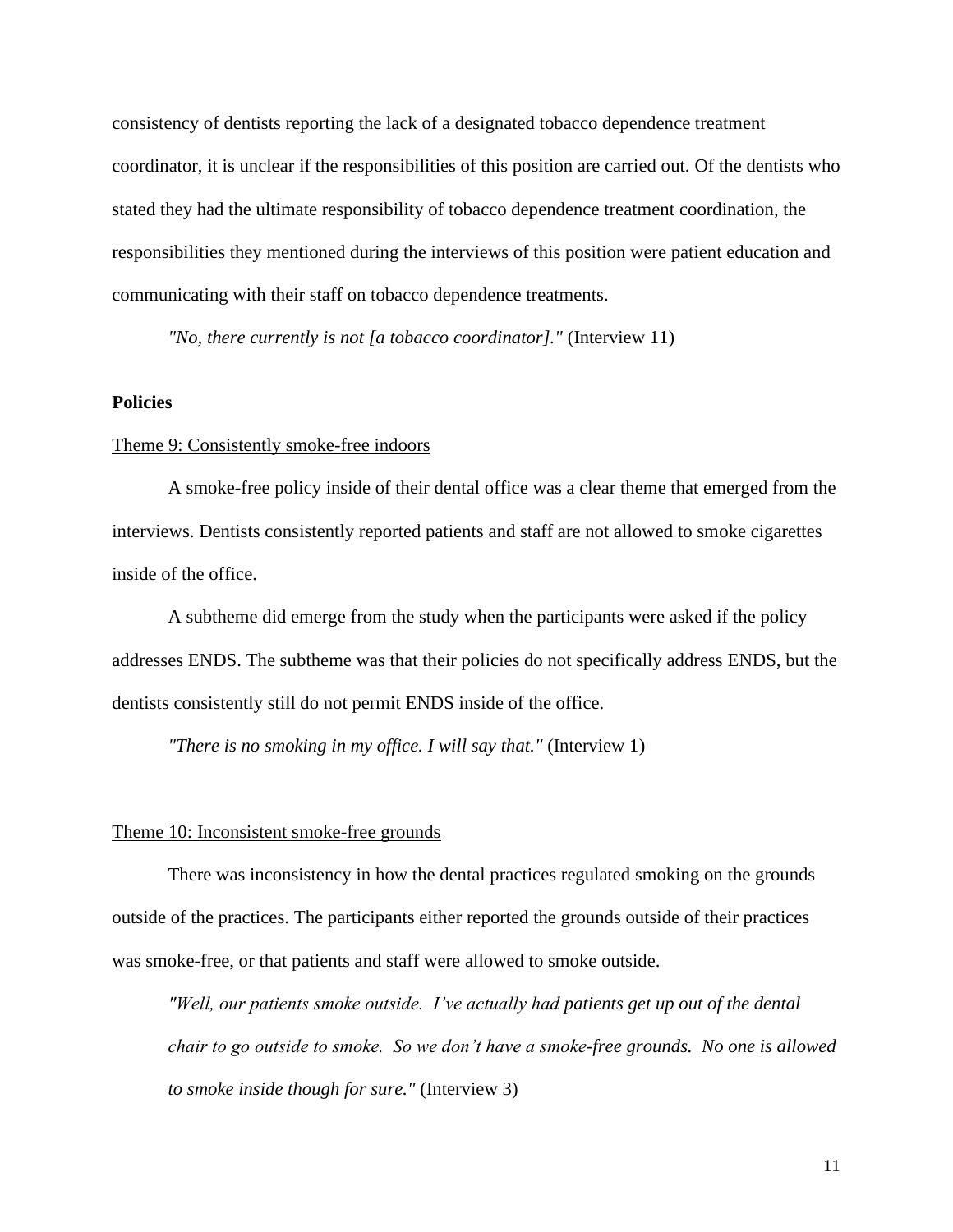# Theme 11: Consistent Asking, Assessing, and Advising

A clear theme that emerged regarding the 5 A's was that the dental practices consistently asked, assessed, and advised their patients to quit using tobacco products. The dentists reported asking their patients about their tobacco use at every recare appointment (although not always as a vital sign, see Theme 1). The participants also consistently reported they educate their patients on the dangers of continued use of tobacco products and advise them to quit.

*"Well, they fill out the health questionnaire. On there we say, if you're a tobacco user, we would recommend you stop using it. It's not good for your oral health or your general health. And if you're interested, we have some ways we can help you if you would be interested."* (Interview 5)

#### Theme 12: Limited Assisting and Arranging

A similar theme that emerged regarding the 5 A's was that limited assistance and arranging was reported by the dentists. The dentists reported providing self-help materials for patients interested in quitting and encouraging them to contact their primary care provider for further assistance. There were limited reports of the dentists arranging follow-up appointments with their patients to check their progress quitting tobacco products. Nor were there consistent reports of connecting patients with resources (e.g., fax referral).

*"Well for us, it's mostly awareness, and having a conversation with the patient about what the habit is, what the ill effects of that habit are, and general encouragement if we're going to see them for any restorative work, then that conversation carries on. But* 

**5 A's**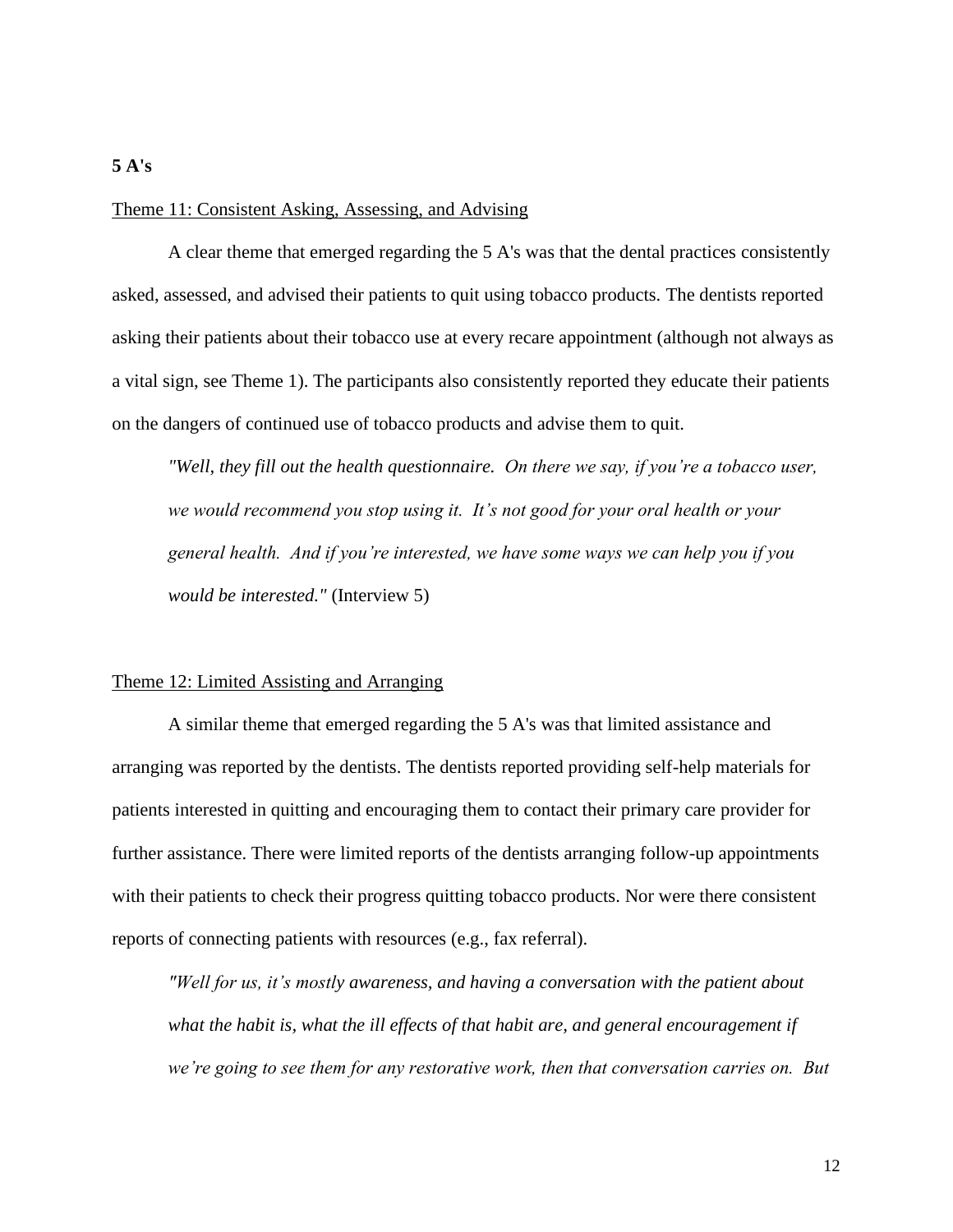*usually, if the patient expresses interest in stopping the habit, then we will contact their physician and together help them seek that help."* (Interview 4)

#### **DISCUSSION**

All of the dentists in this study considered tobacco use a health concern and wanted to see their patients quit. However, we found full adherence to the evidence-based tobacco cessation systems guideline was limited in a region with high smoking prevalence. Tobacco use was rarely recorded as a vital sign at the participating dental practices. The dental practices asked and advised their patients about tobacco use and assessed their patients' readiness to quit using tobacco products. They often educated their patients of the dangers of tobacco use and consistently provided them brochures with further information pertaining to quitting tobacco use. The lack of tobacco cessation training offered to staff and the lack of a designated tobacco treatment coordinator were both themes that emerged from the interviews. Based on the thematic analysis, these gaps in practice-level systems indicate that the dentists in this region largely adhere to the "Ask", "Advise", and "Assess" steps of the 5 A's, but adherence to the "Assist" and "Arrange" steps is more limited.

Lack of tobacco cessation training was a consistent barrier to providing tobacco cessation treatment reported by the dentists in the study. This finding is consistent with a previous study done on a national scale in regards to dentists and tobacco cessation.<sup>23</sup> This lack of training may be the reason why dentists feel it necessary to refer tobacco cessation to primary care providers. Dental students generally believe tobacco cessation counseling is within the realm of dentists' professional responsibilities.<sup>24</sup> The same is true for dental hygienists in NC.<sup>25</sup> While many dental schools report providing education about tobacco dependence, levels of confidence in teaching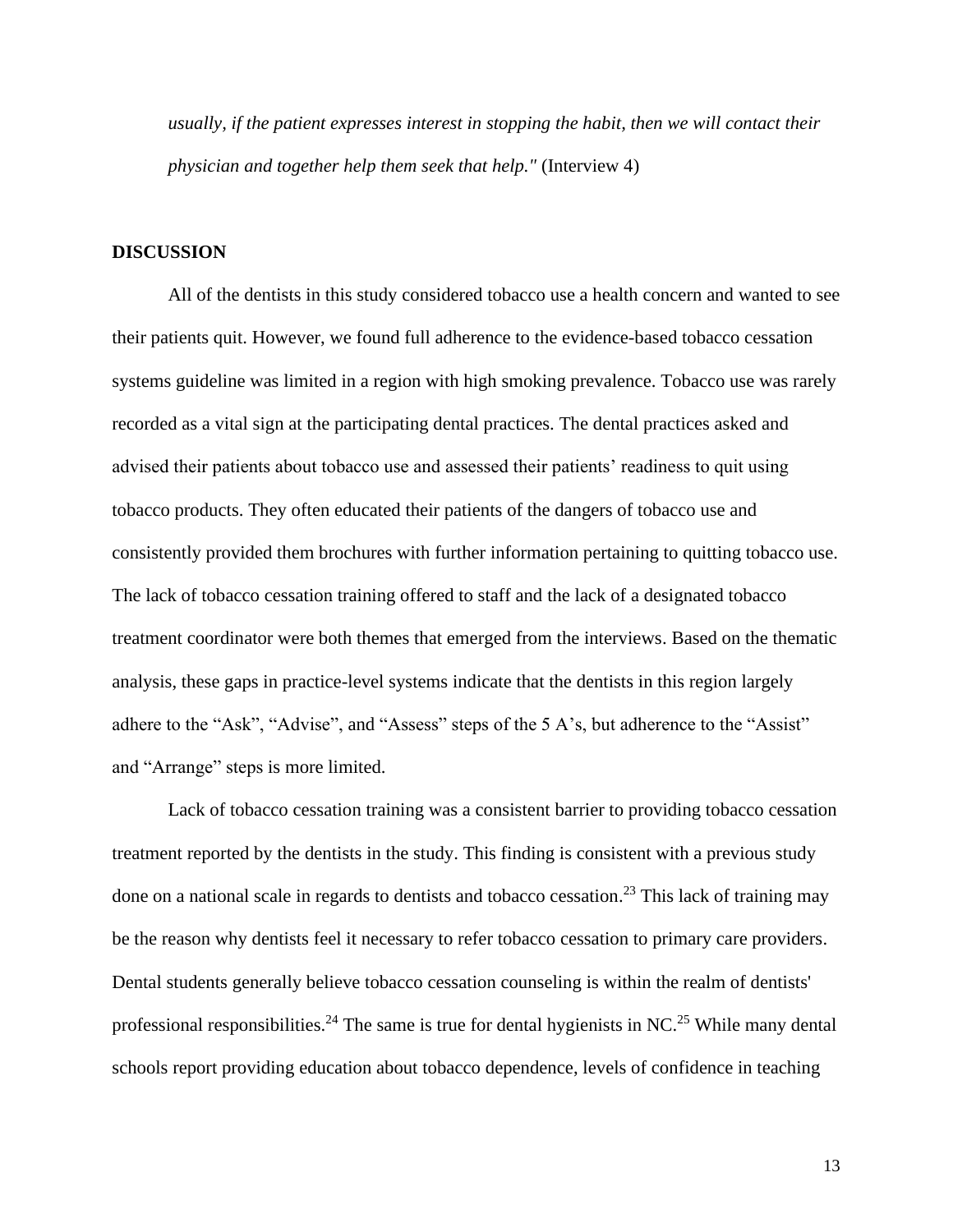oral pathology from tobacco are reported at much higher levels than confidence in teaching dental students how to help patients quit tobacco.<sup>26</sup>

Due to the limited adherence to some of the CPG, it may be beneficial to offer CE classes to the dentists and dental faculty in order to increase implementation. QuitlineNC outreach to dental practices is warranted. Efforts to assist dental practices in formally adding tobacco cessation coordinator job duties to an existing position are also warranted.

Although not found in this study, past studies have determined a lack of reimbursement for providing these types of interventions to be another barrier for dentists.<sup>9</sup> Having tobacco dependence treatments and interventions covered by health insurance plans has shown to increase the number of tobacco users who use these services and successfully quit.<sup>11</sup> It is hopeful that dentists did not mention this as a barrier; even in the absence of reimbursement, dentists should address tobacco use given its substantial burden to population health and clear link to morbidity and mortality.<sup>1</sup>

The presence of a smoke-free policy inside of their dental office was a consistent theme throughout the interviews. A subtheme that also emerged from the interviews was the lack of policies in place at the dental offices that specifically address the use of ENDS. The dentists in the study are aware of the potential health risks of ENDS and consistently reported that they do not permit these products inside of the office, even without specific policies in place. During the interviews, the dentists were interested in adapting their policies and health history questionnaires to address ENDS. This is a positive sign and could mean more dentists in the region would be interested in including more policies at their dental offices prohibiting these products.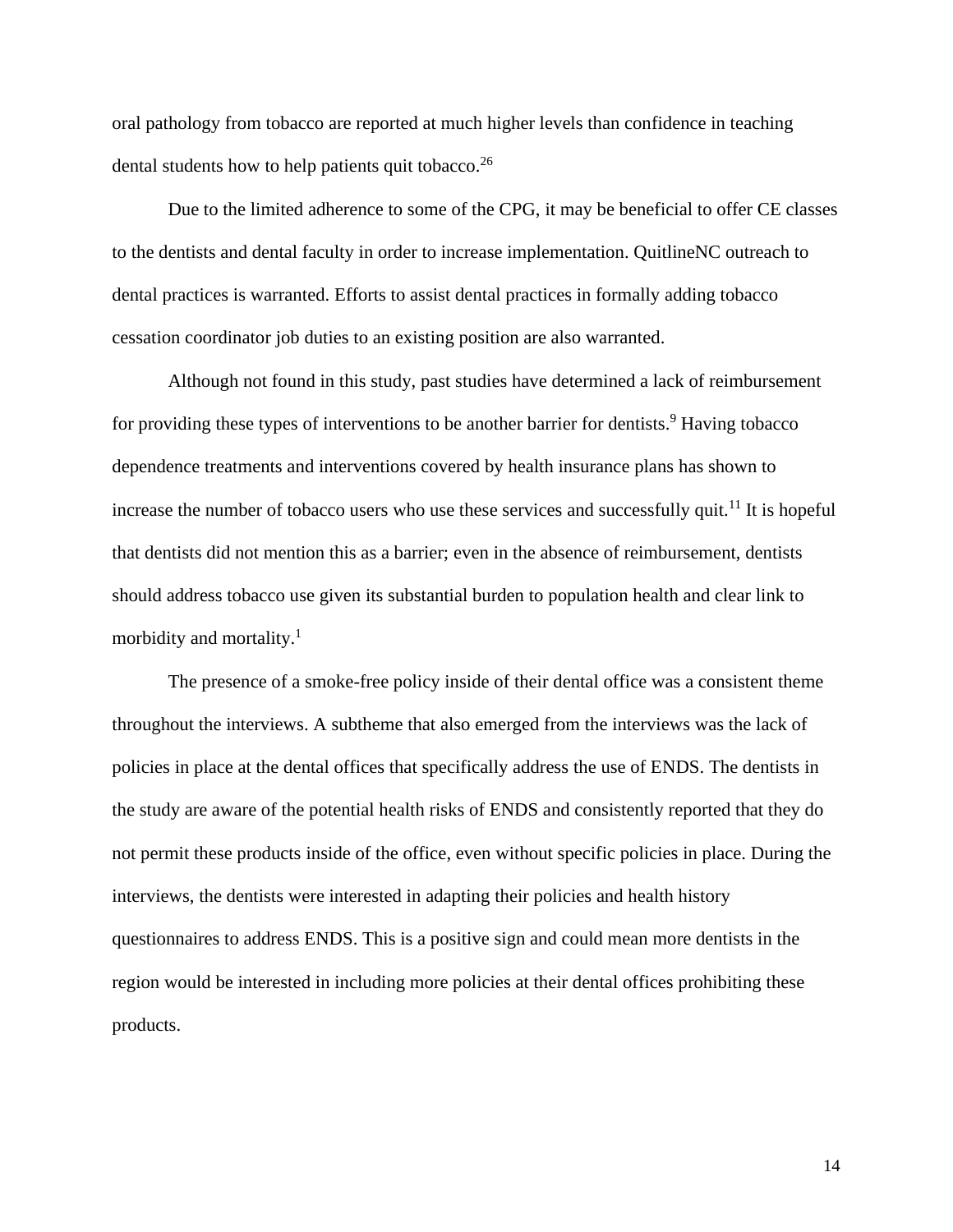There are important limitations to this study. During the study, participation from practicing dentists in the area was low. Non-participating dentists may be less likely to adhere to CPG. The ADA's website was used to create the sampling frame. Not every dentist who is an ADA member can be located through their website. Aside from gender, we did not collect any other additional information concerning their age, years in practice, or practice size. We did not interview hygienists, who would be responsible for implementing portions of systems-level recommendations. Future work could extend our approach to include the perspectives of hygienists. Our study may not generalize to other regions, but may provide a starting point for developing approaches that can be effective in underserved areas. As a qualitative study, we identified themes about implementation and barriers. Quantitative work would be needed to assess the prevalence of these themes among dental practices.

#### **Conclusion**

Further research can identify ways to better integrate the CPG into the curricula taught at dental schools and promote their use in CE. By finding ways to better train current and future dentists, dental education can help to raise their confidence, and provide the tools needed to effectively implement practice-based systems to intervene against a leading cause of morbidity and mortality.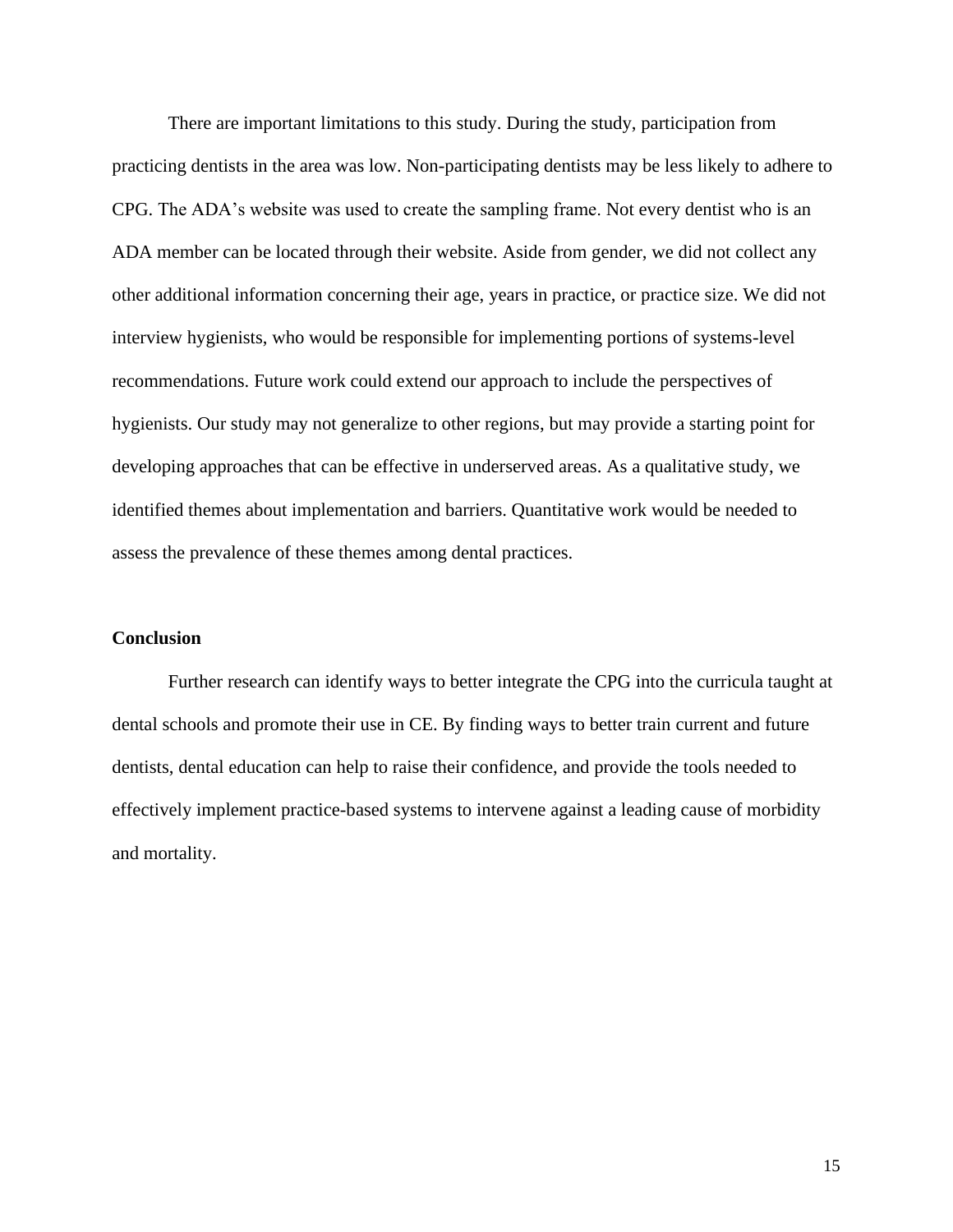## **Acknowledgements**

Our thanks to Carol Ripley-Moffitt, MDiv, CTTS, and Anna McCullough, MSW, MSPH, CTTS, for their suggestions on our interview guide.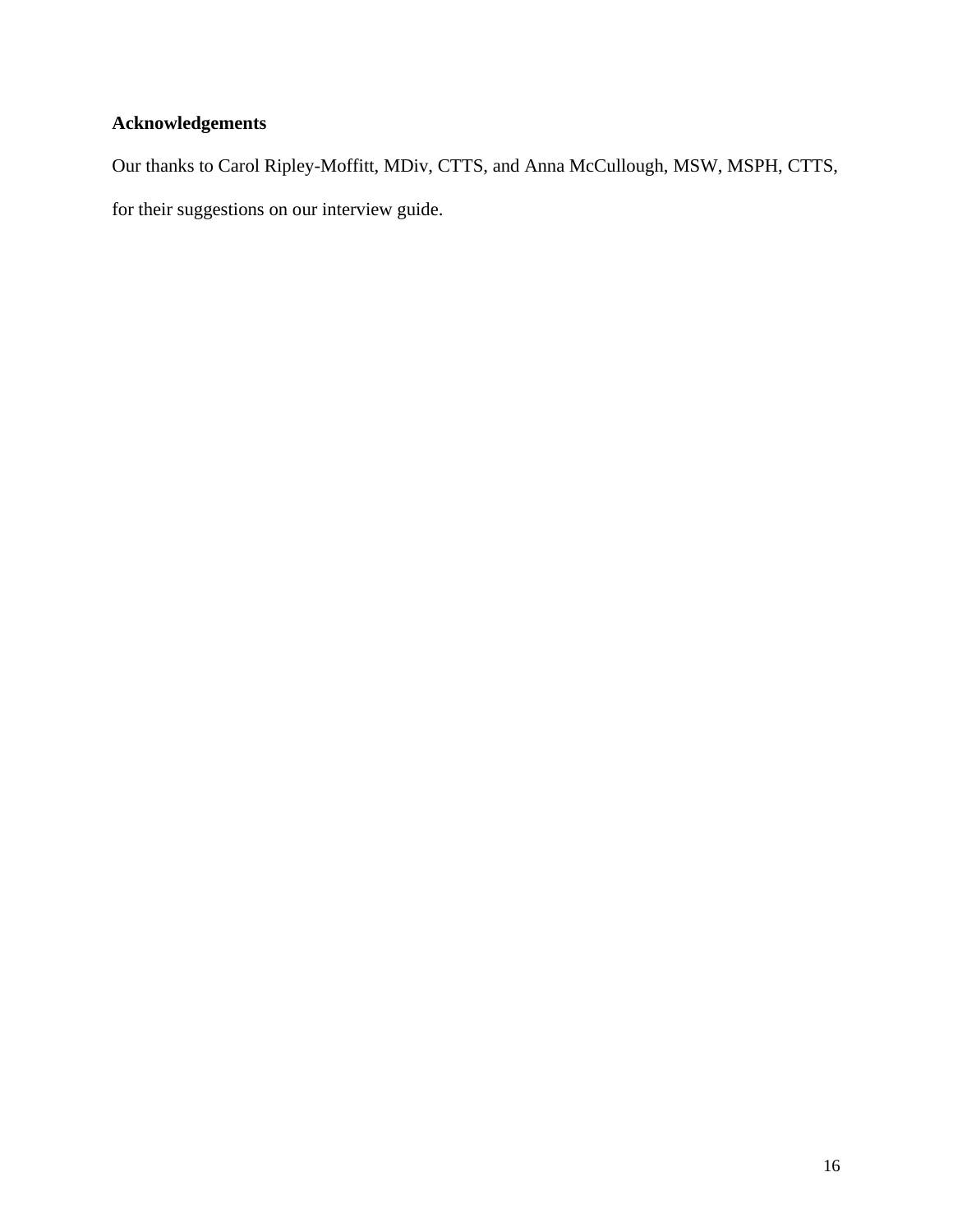#### **References**

- 1. U.S. Department of Health and Human Services. *The health consequences of smoking -- 50 years of progress: A report of the Surgeon General.* Atlanta, GA: U.S. Department of Health and Human Services, Centers for Disease Control and Prevention, National Center for Chronic Disease Prevention and Health Promotion, Office on Smoking and Health;2014.
- 2. U.S. Department of Health and Human Services. Smoking-attributable morbidity, mortality, and economic costs. *The health consequences of smoking -- 50 years of progress: A report of the Surgeon General*. Atlanta, GA: U.S. Department of Health and Human Services, Centers for Disease Control and Prevention, National Center for Chronic Disease Prevention and Health Promotion, Office on Smoking and Health.; 2014:647-684.
- 3. Jamal A, King BA, Neff LJ, Whitmill J, Babb SD, Graffunder CM. Current Cigarette Smoking Among Adults - United States, 2005-2015. *MMWR Morb Mortal Wkly Rep.*  2016;65(44):1205-1211.
- 4. North Carolina State Center for Health Statistics. 2015 BRFSS Survey Results: North Carolina: Smoking Cessation--By Risks, Conditions, and Quality of Life Measures. 2017; [http://www.schs.state.nc.us/data/brfss/2015/nc/risk/nc11q01.html.](http://www.schs.state.nc.us/data/brfss/2015/nc/risk/nc11q01.html) Accessed May 13, 2017.
- 5. North Carolina State Center for Health Statistics. 2015 BRFSS Survey Results: Eastern North Carolina: Tobacco Use. 2017;

[http://www.schs.state.nc.us/data/brfss/2015/east/\\_rfsmok3.html.](http://www.schs.state.nc.us/data/brfss/2015/east/_rfsmok3.html) Accessed May 13, 2017.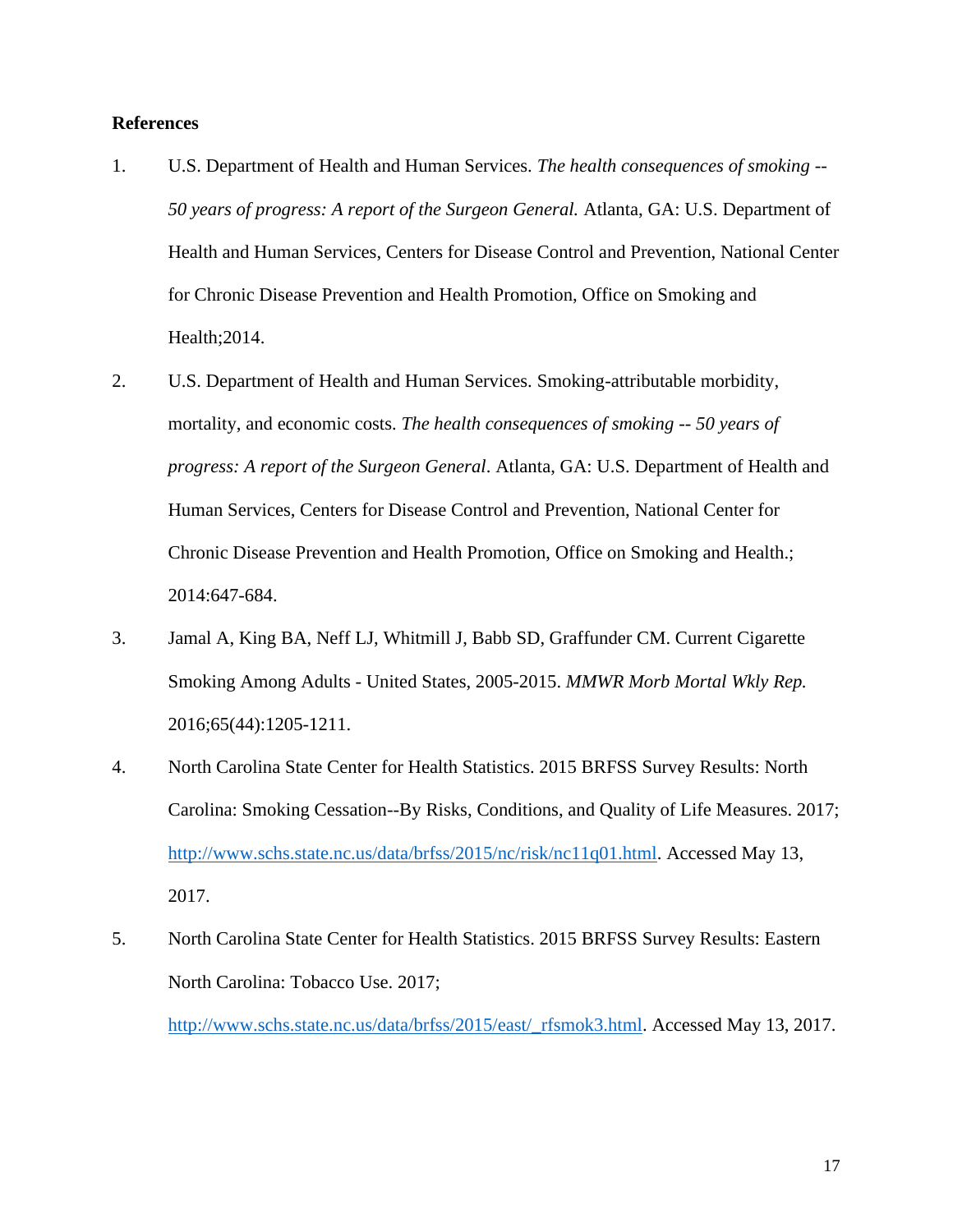- 6. Jones K, Mansfield CJ. Premature mortality in North Carolina: progress, regress, and disparities by county and race, 2000-2010. *N C Med J.* 2014;75(3):159-168.
- 7. North Carolina Division of Public Health. Healthy North Carolina 2020: A Better State of Health: Focus Areas, Objectives, and Evidence-Based Strategies Summary Tables. 2017; [http://publichealth.nc.gov/hnc2020/foesummary.htm.](http://publichealth.nc.gov/hnc2020/foesummary.htm) Accessed May 13, 2017.
- 8. North Carolina Department of Commerce. 2017 County Tier Designations. 2017; [http://www.nccommerce.com/research-publications/incentive-reports/county-tier](http://www.nccommerce.com/research-publications/incentive-reports/county-tier-designations)[designations.](http://www.nccommerce.com/research-publications/incentive-reports/county-tier-designations) Accessed May 13, 2017.
- 9. Gordon JS, Albert DA, Crews KM, Fried J. Tobacco education in dentistry and dental hygiene. *Drug and alcohol review.* 2009;28(5):517-532.
- 10. U.S. Department of Health and Human Services. Healthy People 2020: Oral Health Objectives. 2017; [https://www.healthypeople.gov/2020/topics-objectives/topic/oral](https://www.healthypeople.gov/2020/topics-objectives/topic/oral-health/objectives)[health/objectives](https://www.healthypeople.gov/2020/topics-objectives/topic/oral-health/objectives) Accessed May 22, 2017.
- 11. Fiore MC, Jaen CR, Baker TB. Treating Tobacco Use and Dependence: 2008 Update. Rockville, MD: U.S. Department of Health and Human Services; 2008.
- 12. Fiore MC, Hugh H. *Treating tobacco use and dependence.* Rockville, MD: U.S. Dept. of Health and Human Services; 2000.
- 13. Siu AL. Behavioral and Pharmacotherapy Interventions for Tobacco Smoking Cessation in Adults, Including Pregnant Women: U.S. Preventive Services Task Force Recommendation Statement. *Ann Intern Med.* 2015;163(8):622-634.
- 14. Babb S, Malarcher A, Schauer G, Asman K, Jamal A. Quitting Smoking Among Adults United States, 2000-2015. *MMWR Morb Mortal Wkly Rep.* 2017;65(52):1457-1464.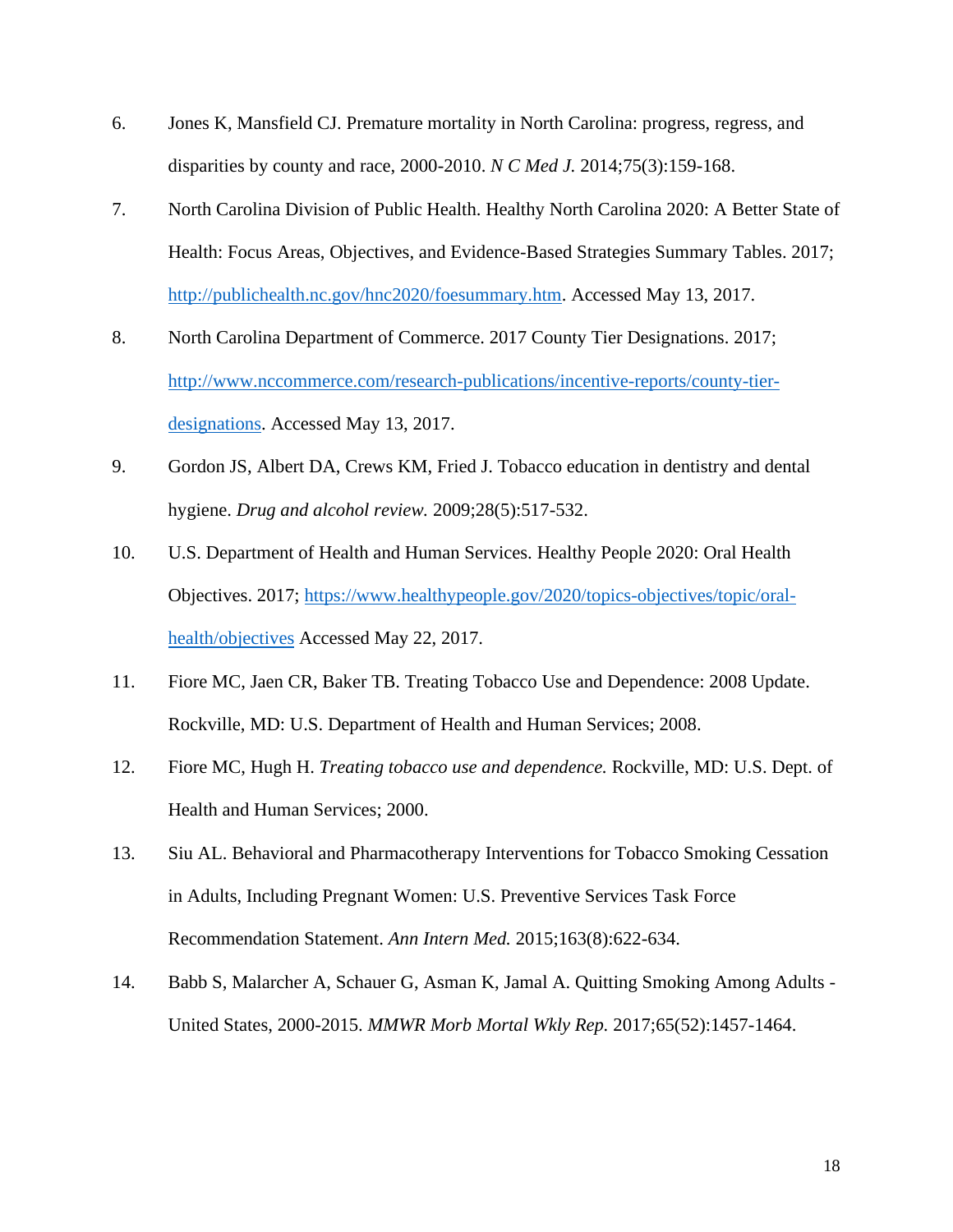- 15. Fong GT, Hammond D, Laux FL, et al. The near-universal experience of regret among smokers in four countries: findings from the International Tobacco Control Policy Evaluation Survey. *Nicotine Tob Res.* 2004;6 Suppl 3:S341-351.
- 16. Block DE, Block LE, Hutton SJ, Johnson KM. Tobacco counseling practices of dentists compared to other health care providers in a midwestern region. *J Dent Educ.*  1999;63(11):821-827.
- 17. Hu S, Pallonen U, McAlister AL, et al. Knowing how to help tobacco users. Dentists' familiarity and compliance with the clinical practice guideline. *J Am Dent Assoc.*  2006;137(2):170-179.
- 18. American Dental Association. Policies and Recommendations on Tobacco Use: Dentist's Role in Preventing Tobacco Use. 2016; [http://www.ada.org/en/about-the-ada/ada](http://www.ada.org/en/about-the-ada/ada-positions-policies-and-statements/policies-and-recommendations-on-tobacco-use)[positions-policies-and-statements/policies-and-recommendations-on-tobacco-use.](http://www.ada.org/en/about-the-ada/ada-positions-policies-and-statements/policies-and-recommendations-on-tobacco-use) Accessed May 13, 2017.
- 19. Warnakulasuriya S. Effectiveness of tobacco counseling in the dental office. *J Dent Educ.* 2002;66(9):1079-1087.
- 20. Sutfin EL, Swords DC, Song EY, et al. Screening and Counseling for Tobacco Use in Student Health Clinics: Reports of Health Care Providers. *Am J Health Promot.*  2015;30(1):e41-49.
- 21. Ulin PR, Robinson ET, Tolley EE. *Qualitative methods in public health: a field guide for applied research.* John Wiley & Sons; 2012.
- 22. McCullough A, Fisher M, Goldstein AO, Kramer KD, Ripley-Moffitt C. Smoking as a vital sign: prompts to ask and assess increase cessation counseling. *J Am Board Fam Med.* 2009;22(6):625-632.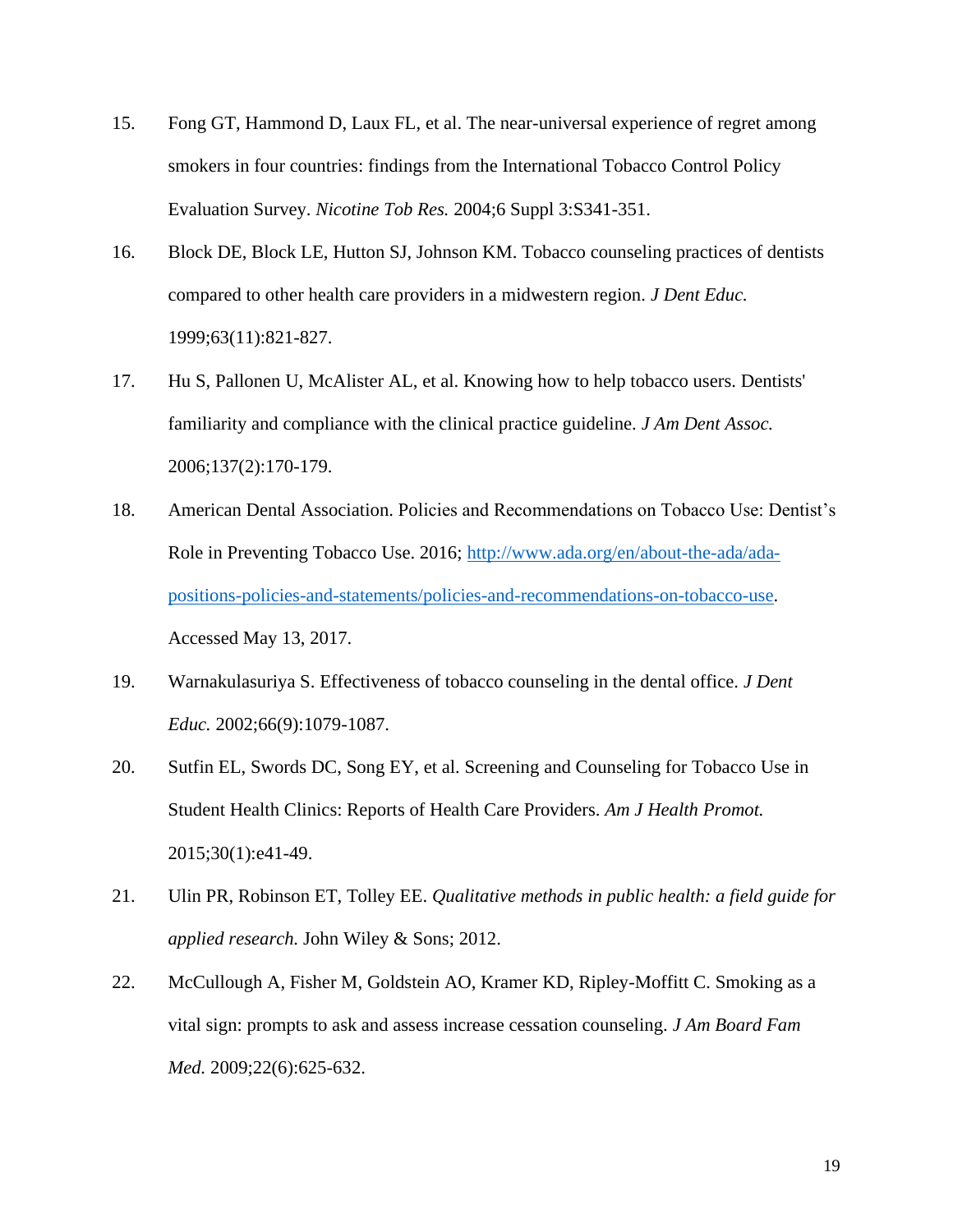- 23. Prakash P, Belek MG, Grimes B, et al. Dentists' attitudes, behaviors, and barriers related to tobacco-use cessation in the dental setting. *J Public Health Dent.* 2013;73(2):94-102.
- 24. Virtue SM, Waldron EM, Darabos K, et al. Dental Students' Attitudes Toward Tobacco Cessation in the Dental Setting: A Systematic Review. *J Dent Educ.* 2017;81(5):500-516.
- 25. Ashe TE, Elter JR, Southerland JH, Strauss RP, Patton LL. North Carolina dental hygienists' assessment of patients' tobacco and alcohol use. *J Dent Hyg.* 2005;79(2):9.
- 26. Davis JM, Arnett MR, Loewen J, Romito L, Gordon SC. Tobacco dependence education: A survey of US and Canadian dental schools. *J Am Dent Assoc.* 2016;147(6):405-412.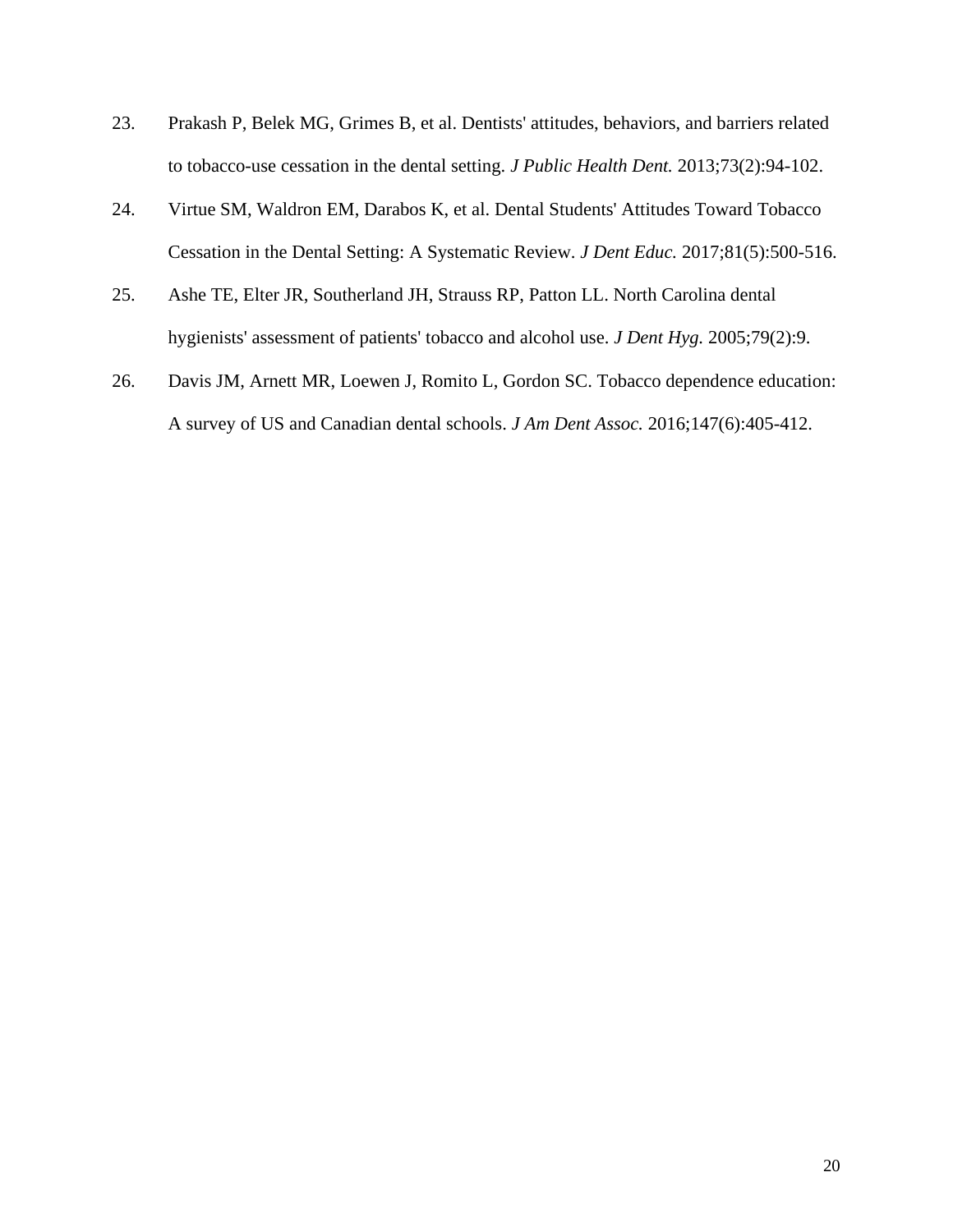### **TABLES**

**Table 1**. The table defines the key themes

| <b>Guideline/Theme</b>                                                              | <b>Definition</b>                                                                                                                                                                                                                                               |  |
|-------------------------------------------------------------------------------------|-----------------------------------------------------------------------------------------------------------------------------------------------------------------------------------------------------------------------------------------------------------------|--|
| Guideline 1: Implement a tobacco user identification system in every clinic.        |                                                                                                                                                                                                                                                                 |  |
| 1. Dental practices have systems to identify<br>tobacco users                       | Tobacco use is asked at every recare<br>$\bullet$<br>appointment but is not conceptualized or<br>talked about as a vital sign<br>Subtheme: Patient questionnaires identify<br>tobacco users at each visit                                                       |  |
| 2. Inconsistent smoke-free workforce                                                | We have staff who smoke                                                                                                                                                                                                                                         |  |
| 3. Considering ENDS products                                                        | We have no staff who smoke<br>There is interest (and some implementation)<br>of inclusion of ENDS products in tobacco<br>use identification systems                                                                                                             |  |
| Guideline 2: Provide education, resources, and feedback to promote provider         |                                                                                                                                                                                                                                                                 |  |
| intervention                                                                        |                                                                                                                                                                                                                                                                 |  |
| 4. Lack of tobacco cessation training<br>opportunities for staff                    | While continuing education included oral<br>$\bullet$<br>pathology relating to tobacco use, there were<br>none reported relating to tobacco cessation.                                                                                                          |  |
| 5. Consistent presence of self-help<br>materials                                    | Pamphlets and brochures were available                                                                                                                                                                                                                          |  |
| 6. Limited use of Quitline                                                          | No dentists reported using the fax-to-quit<br>service of the Quitline, Quitline referrals<br>were present but not consistent across<br>practices                                                                                                                |  |
| 7. Smoking cessation is a primary care<br>provider's job                            | Dentists and their staff consistently reported<br>$\bullet$<br>encouraging patients interested in quitting to<br>speak with their primary care provider<br>Subtheme: Not comfortable prescribing<br>$\circ$<br>smoking cessation<br>medications/pharmacotherapy |  |
| Guideline 3: Dedicate staff to provide tobacco dependence treatment, and assess the |                                                                                                                                                                                                                                                                 |  |
| delivery of this treatment in staff performance evaluations                         |                                                                                                                                                                                                                                                                 |  |
| 8. "I guess that's me"                                                              | Dentists described themselves as having<br>ultimate responsibility for these activities,<br>but did not have a designated point person                                                                                                                          |  |
| <b>Policies</b>                                                                     |                                                                                                                                                                                                                                                                 |  |
| 9. Consistently smoke-free Indoors<br>10. Inconsistently smoke-free grounds         | Consistent reporting of no tobacco use inside<br>$\bullet$<br>the practice<br>Subtheme: Not always addressed in<br>policies, but interest in updating policies<br>Smoking was inconsistently banned in                                                          |  |
|                                                                                     | outdoor areas of the practices.                                                                                                                                                                                                                                 |  |